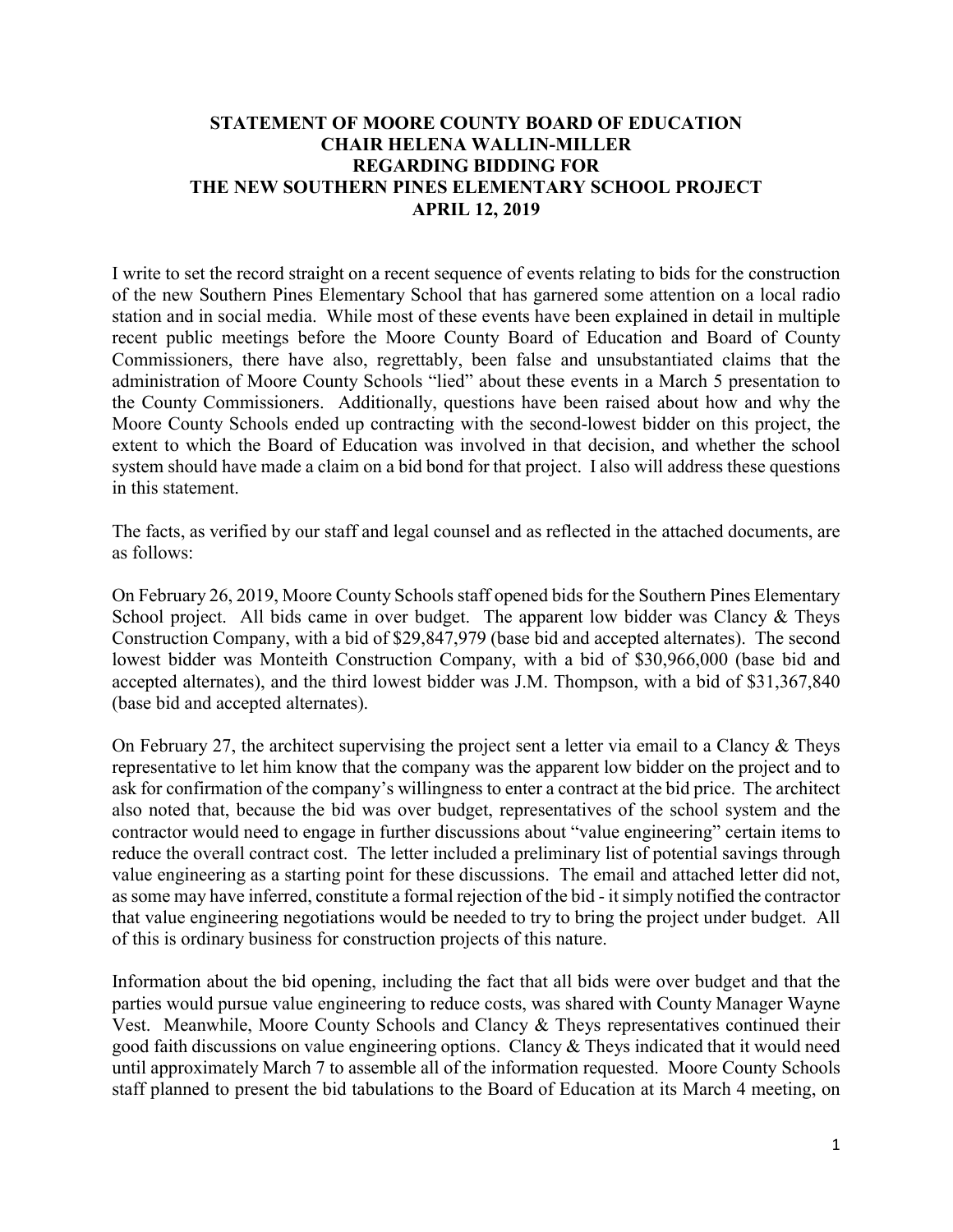the understanding that a contract award could not be considered until the Board of Education's regular March 11 business meeting in light of the ongoing work to reduce project costs through value engineering.

At approximately 2:30 p.m. on March 4 – about 30 minutes before the beginning of the work session – Moore County School's Executive Officer for Operations, John Birath, received a call from a Clancy & Theys representative notifying him that the company had discovered a mathematical error of approximately \$1,400,000 in its bid computations and would need to withdraw its bid. Mr. Birath briefed a school system attorney by phone and Superintendent Grimesey in the parking lot just before the meeting. Without time to verify the information received from Clancy & Theys, update their presentation, or explore the district's legal and practical options, Dr. Grimesey and Mr. Birath notified the Board that they had just been contacted by Clancy & Theys and received unfortunate news related to the Southern Pines Elementary School bids, that their presentation may no longer be valid, and that they would not be prepared to proceed with the planned presentation until the March 11 regular business meeting. The Board voted unanimously to table the discussion until the March 11 meeting.

After the work session, Clancy & Theys representatives explained to Mr. Birath that they had discovered the mathematical error while pouring over bid information to look for costs savings through value engineering. They further explained that, because of this significant error, they could not perform the work for the bid cost. Faced with a sudden and unexpected crisis, Mr. Birath contacted the second low bidder, Monteith Construction, to confirm that its bid was valid and that it was still available to perform the work if awarded a contract by the school board.

In a subsequent conversation with Monteith on March 5, a Monteith representative confirmed to Mr. Birath that Monteith could do the work for its bid price. But he also explained that Monteith faced a deadline to submit a bid later that day on another project. Due to staffing limitations, the Monteith representative stated that the company could not do both projects at the same time and would need to make a choice. While Monteith would prefer to accept a contract for the Southern Pines Elementary project than to put in a bid in hopes of securing another project, the company would need assurances by noon that day (March 5) that additional funding was available to cover the bid price, if needed after efforts were made to reduce costs through value engineering. Absent such assurances, the company would pass on the potential contract with Moore County Schools to put in a bid, by deadline, for the other project.

Also on the morning of March 5, Clancy & Theys sent a formal letter to Mr. Birath officially notifying the school system that it was withdrawing its bid. This letter was sent in response to the email and letter from the project architect on February 27. The letter stated that Clancy & Theys was not able to perform the work at a reduced price. The letter added that Clancy & Theys' bid was null, void, and withdrawn pursuant to G.S. 143-129(b). Mr. Birath shared the letter with Dr. Grimesey, and the two discussed the situation. The cost difference between Monteith and the next lowest bidder, J.M. Thompson, was \$401,840, and the County Commissioners were scheduled to meet later that morning. Failure to secure funding to exceed the original budgeted costs from the Commissioners that very day and to relay that information to Monteith would therefore lead to an immediate \$401,840 in added project costs. Alternatively, Moore County Schools could reject all bids and re-bid the project. That approach, however, was counter-productive for several reasons.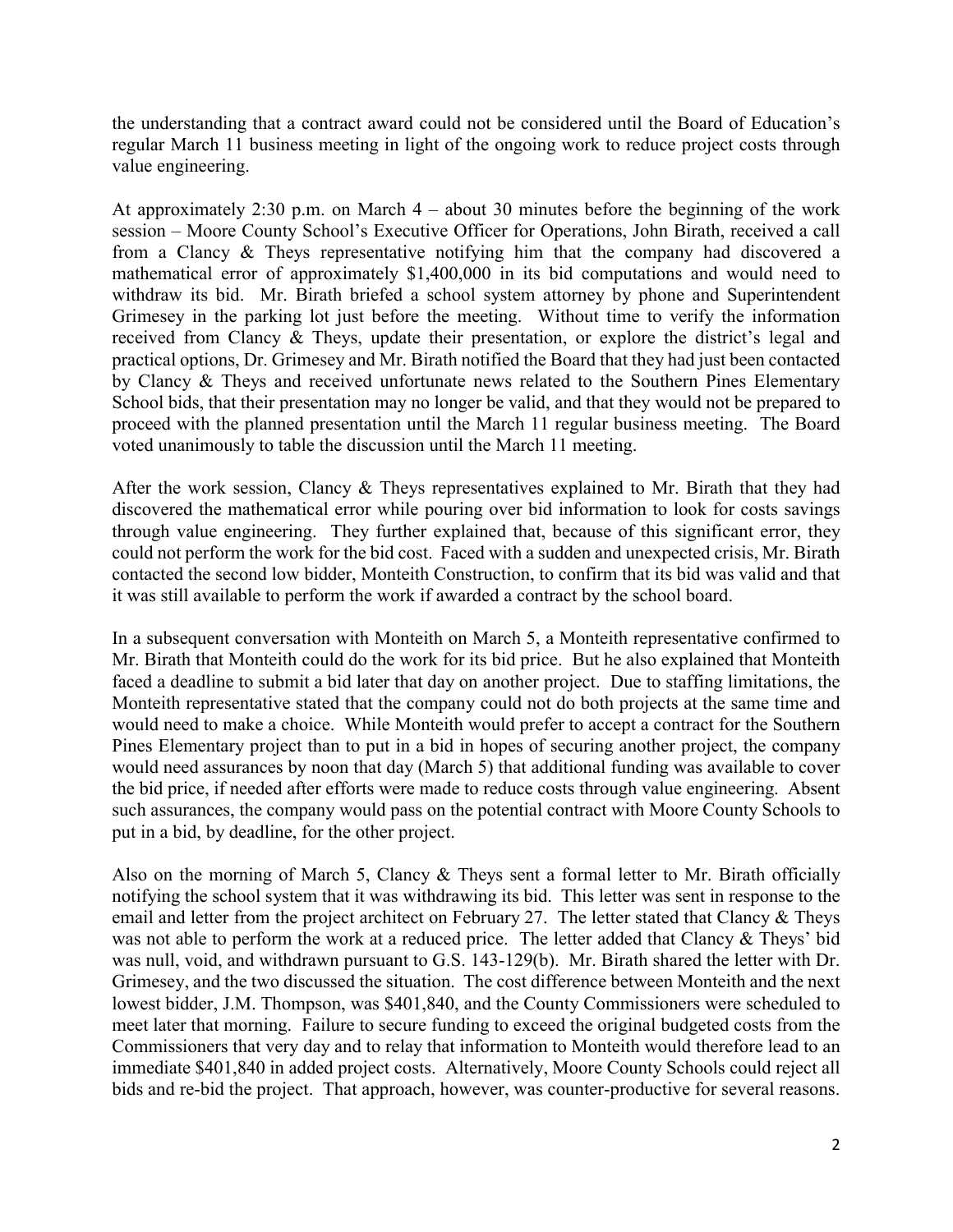First, the fact that bids already had been opened and were public records made it unlikely that new bids would come in lower, since prospective bidders would already have a good sense of what their competitors may propose. Indeed, it was quite possible that bids would come in even higher than before, further exacerbating an already difficult situation. Second, it was expected that some of the former bidders – including Monteith – would not be able or willing to submit a new bid, thus reducing the pool of responsible, reliable, potential bidders. Third, to rebid the project would take at least four weeks, and the project was already on a very tight timeline for a scheduled August 2020 opening. A delay in school opening was a very real possibility, and an unacceptable one. In addition to imposing a significant hardship for students and their families, opening the school after the beginning of the school year would significantly increase costs and burdens for furnishing and equipping the building – work that is normally done over summer months. It also would result in added inflationary costs. For all these reasons, Dr. Grimesey and Mr. Birath concluded that they could not recommend that the Board re-bid the project.

Under these dire circumstances, Dr. Grimesey and Mr. Birath made the sound decision to ask to be heard by the County Commissioners to seek additional funding and avoid the prospect of an additional \$401,840 cost escalation that would occur at noon that day if Monteith withdrew from consideration. The County Manager agreed to present this request to the Commissioners, and Mr. Birath headed over to the county office at that time. With little time and no opportunity to update the full Board at a properly noticed meeting, Dr. Grimesey called me, as Board Chair, to let him know what he was doing. I fully supported, and still fully support, his decision.

Mr. Birath met with the County manager, the Chair and Vice-Chair to provide them a quick overview of the issues with the bids. The Commissioners agreed to add this item to their agenda and heard from Dr. Grimesey and Mr. Birath. During this public discussion, which is available on video at the County Commissioners' website for anyone who cares to view it, Dr. Grimesey and Mr. Birath made all of the points noted above and answered questions from the Commissioners. Far from telling any "lies," they carefully laid out the facts and asked for the Commissioners help to keep a regrettable situation (the withdrawal of the lowest bidder) from getting even worse (the withdrawal of the second-lowest bidder). After hearing the presentation and having the opportunity to ask questions, the Commissioners voted unanimously to approve the additional funding needed to secure a contract with Monteith. Mr. Birath notified Monteith of this decision immediately after the meeting, just before the noon deadline.

On March 5 and March 6, Mr. Birath also engaged in discussions with the system's legal counsel, who consulted with legal counsel for Clancy & Theys on the purported bid withdrawal and the legal basis upon which it was based. In follow up to these discussions, a Moore County Schools attorney emailed a Clancy & Theys attorney on March 7 to request that Clancy & Theys submit written documentation regarding the bid mistake that had previously been discussed with Mr. Birath by phone.

Later on the morning of March 7, the Clancy  $\&$  Theys attorney responded with a written explanation and a spreadsheet showing how the mathematical error was made. The email and spreadsheet explained that the estimator who prepared the bid inadvertently failed to account for six line items of material project work that was required by the bid documents to be included when totaling the project costs. The omitted items were: (1) \$425,000 for all of the exterior concrete;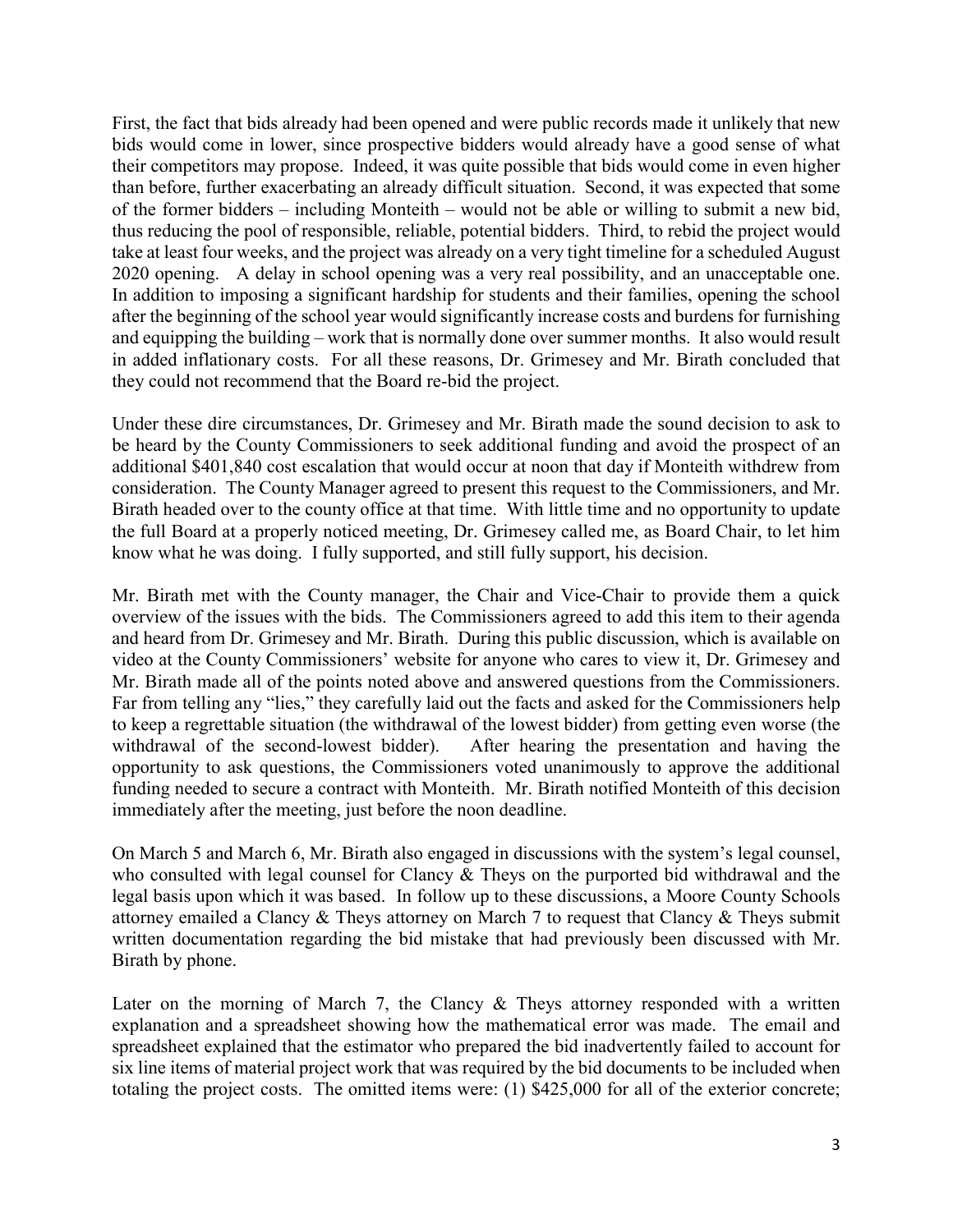(2) \$505,884 for landscaping and irrigation; (3) \$95,335 for fencing; (4) \$7,000 for termite control; (5) a \$300,000 owner's contingency; and (6) \$100,000 allowance to cover lighting and sound at the gym platform. The total for these items, which were inadvertently omitted from the bid price, was \$1,432,335 – far more than the difference between the Clancy & Theys and Monteith bids.

The next day (March 8), the school system's lawyer replied that he did not believe that Clancy  $\&$ Theys could "withdraw" its bid under the bid withdrawal statute based on the information presented. Citing that law, he explained that a request to withdraw a bid based on the contractor's mistake must be made within 72 hours (3 days) of bid opening and must be shown to be a good faith mathematical error based objective evidence drawn from the original work papers and documents used to prepare the bid. In this case, however, the contractor first gave notice that it needed to withdraw its bid on March 4, 2019, 144 hours (6 days) after bid opening, when it noticed the error while working on value engineering. Further, the documentation provided was not sufficiently detailed to prove the nature of the error. Without waiving the school system's rights to contest Clancy & Theys' actions, our attorney notified Clancy & Theys' attorney that a meeting would be held on Wednesday, March 13, in Raleigh to discuss the matter. He further directed Clancy & Theys to bring clear and convincing documentation of the nature and source of the bid error to the meeting.

On March 11, the Board of Education held its regular business meeting. During closed session, the Board Attorney thoroughly briefed the Board on the legal issues related to the Clancy & Theys bid issues, including issues related to its bid bond. While I will not waive attorney-client privilege by revealing the substance of these discussions, Board members had ample opportunity to discuss the potential arguments and defenses related to bid acceptance, bid withdrawal, contract award, and bid bond issues and gave clear instructions and authority to its superintendent and attorneys with respect to the handling of these matters.

During the open session portion of the meeting, Dr. Grimesey and Mr. Birath fully briefed the Board on the factual background related to Clancy & Theys' bid, including the March 5 letter formally withdrawing its bid, the subsequent phone conversations with Monteith, and the March 5 presentation to the Commissioners. Dr. Grimesey and Mr. Birath noted that value engineering discussions with Monteith were ongoing, as they continued to actively work to bring down project costs. They therefore recommended that the Board table action on award of the construction contract to a special called meeting on March 18. The Board voted unanimously to approve this request, and several Board members specifically complimented Dr. Grimesey and Mr. Birath on their fast action to keep Monteith available and avoid further increases in project costs.

On March 13, representatives for Clancy & Theys and for Moore County Schools met in Raleigh to discuss the matter of Clancy's bid. At the meeting, Clancy & Theys provided extensive documentation drawn from the original work papers used to prepare the bid that left no doubt about the nature and extent of its innocent, good faith, error. After conferring with legal counsel and with Dr. Grimesey, Mr. Birath emailed Clancy & Theys with the school system's decision in this matter. Echoing what the school system attorney had said just days before, Mr. Birath noted that "the statute does not allow you to withdraw the bid because the withdrawal was not made within 72 hours of the submission of the bid." However, Mr. Birath continued, given that the bid price was based on a \$1,432,335 good faith mistake, he would recommend that Clancy & Theys' bid be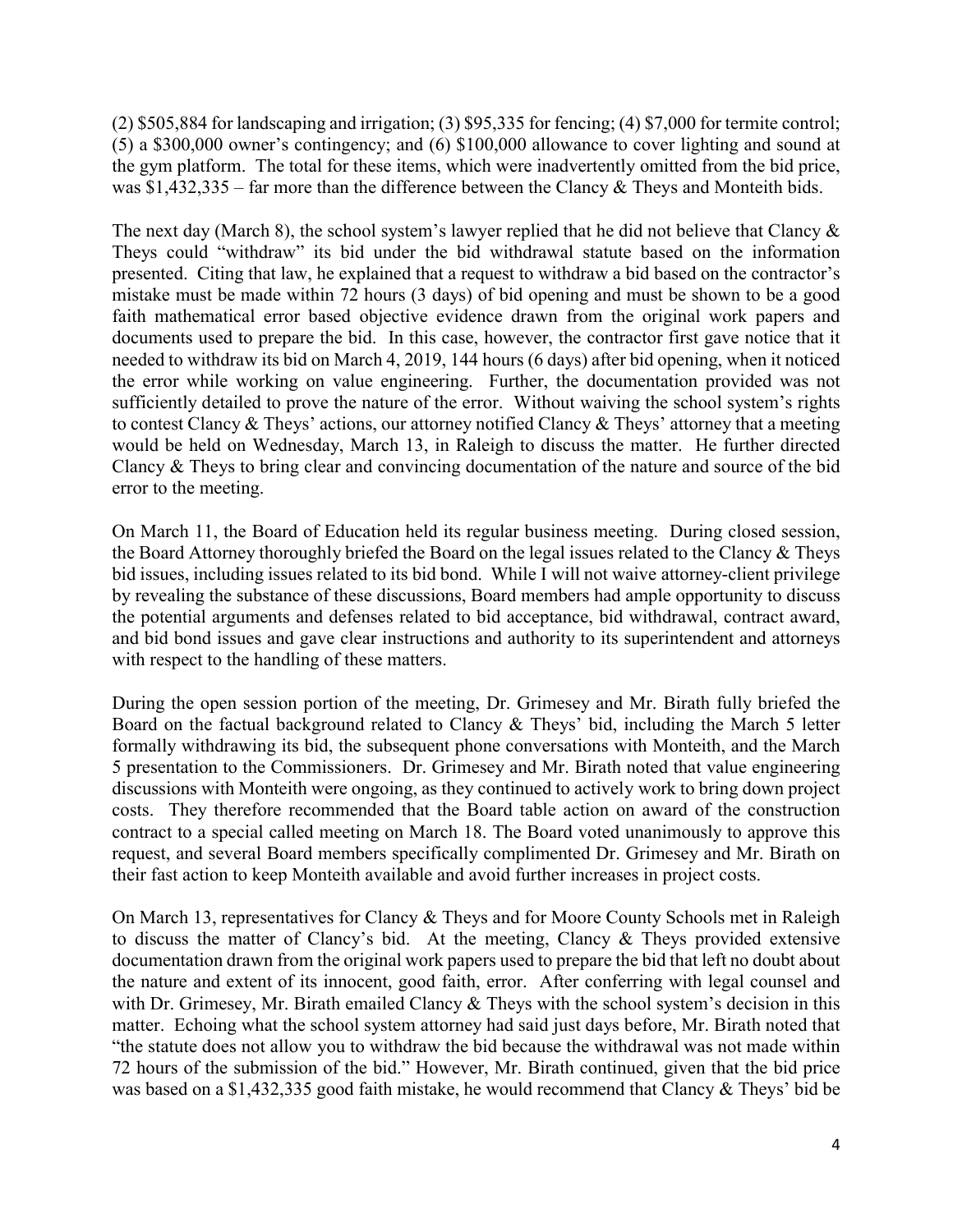rejected as "non-responsive" and that the contract be awarded to Monteith as the next lowest bidder.

On March 18, Dr. Grimesey and Mr. Birath again provided a detailed update on the Southern Pines Elementary School project at the Board of Education's special called meeting. Included in this update was a discussion of the March 13 meeting in Raleigh; the determination by staff and legal counsel that the Clancy & Theys error was truly a good faith, innocent omission; a description of how \$925,447 was cut on project costs through value engineering with Monteith Construction Company and a reduction in the contingency; and a formal recommendation to deem Clancy & Theys' bid non-responsive and award the construction contract to Monteith Construction Company, the project's lowest responsive and responsible bidder. The Board unanimously approved the recommendation, with several Board members again specifically complimenting Dr. Grimesey and Mr. Birath for their fast action to avoid further increases in project costs.

The argument that Dr. Grimesey and Mr. Birath "lied" to the County Commissioners appears to be based on the fact that the March 5 letter from Clancy & Theys did not specifically reference a "mathematical error" in bid calculations, as Dr. Grimesey and Mr. Birath stated at the March 5 Commissioners' meeting. As noted previously, however, Clancy & Theys representatives did make this specific assertion to Mr. Birath by telephone on March 4 and March 5, in writing on March 7, and in its in-person meeting with Moore County Schools representatives on March 13. There is simply no doubt that the company *did* make a mathematical error, and a significant one, in putting together its bid.

As for concerns as to whether, and to what extent, the Board of Education was aware of relevant events, the timeline set out above shows that Board members were kept fully apprised by staff and legal counsel of all relevant issues in this matter. I have no concerns of any kind related to administration's communication with the Board and respect for the Board's authority on these matters.

Finally, concerns have been raised regarding whether Moore County Schools should have pursued a claim on Clancy & Theys' bid bond in order in light of its \$1,432,335 mistake in formulating its bid. Several points are worth considering with respect to this question.

First, it is important to understand that forfeiture of the bond of this nature is not an easy, automatic process. Given the dollar amount, it is highly unlikely that the bond would be paid without protracted, and expensive litigation.

Second, it is far from clear that Moore County Schools would have succeeded in the event of litigation. While the bid withdrawal statute does require notice of withdrawal to be submitted within 72 hours of bid opening, there is simply no question that the main criterion of the bid withdrawal statute – that the mistake be made in good faith and established by objective evidence – was fully met. Courts asked to decide matters such as these are entitled to, and do, consider the "equities" of the situation and strive for fundamental fairness in their decisions. It is simply not a given that the school system could recover on a \$1,432,335 claim when its *only* argument would be that a bidder discovered an innocent mistake within 6 days rather than 3 of the bid opening, especially given that the bidder was notified the day following the bid opening that the project was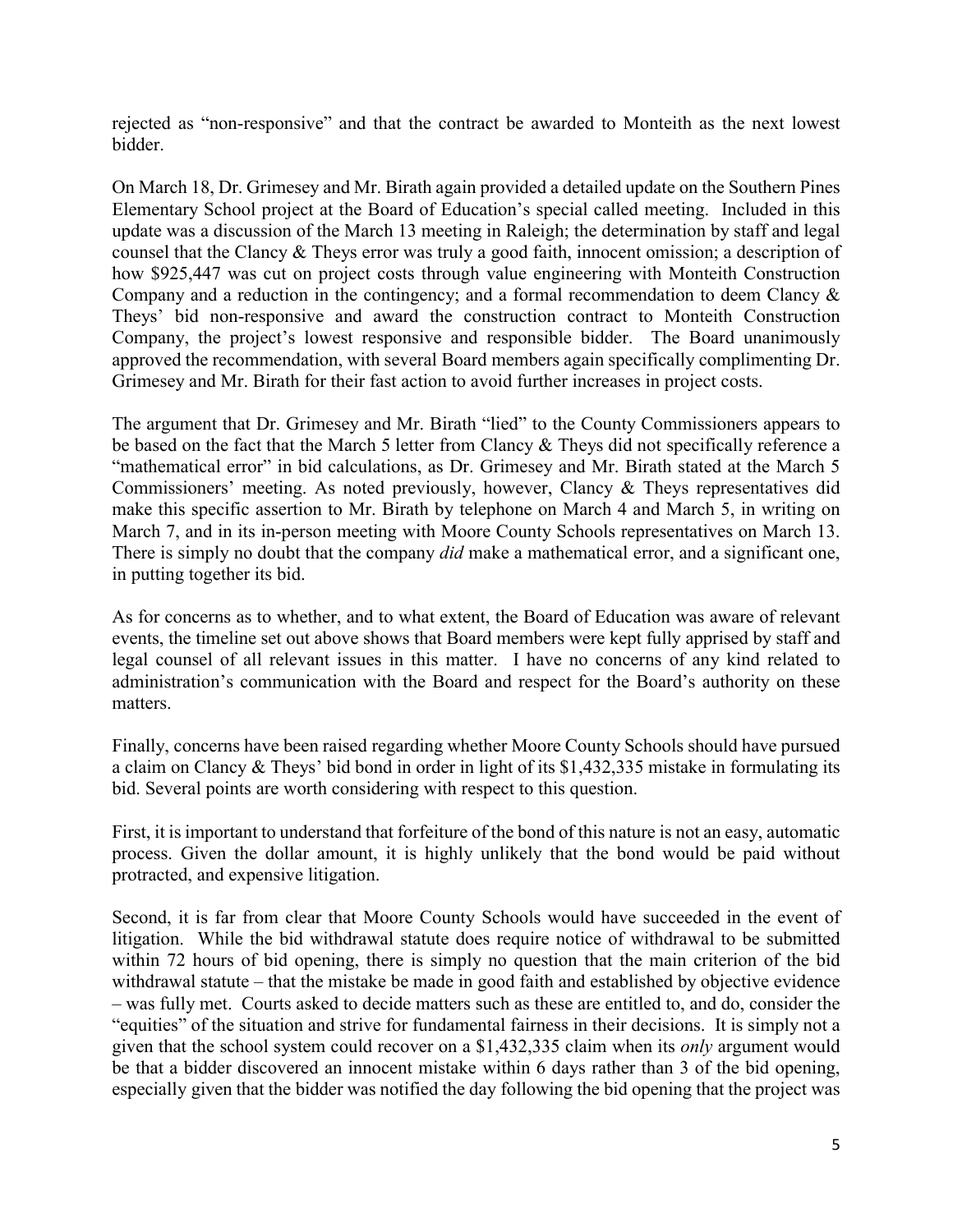over budget. More importantly, the bid withdrawal statute is not the only possible way to analyze the issues presented. In particular, the March 5 letter from Clancy & Theys cited another statute (not the bid withdrawal statute) in formally announcing that the company's bid was "deemed null and void." That statute, G.S. 143-129(b), provides that if the "lowest responsible bids are in excess of the funds available for the project," the public body can award the contract to that bidder with value engineering, "if such bidder will agree to perform the work….at the negotiated price within the funds available." In the event of litigation, the low bidder could have argued that it never agreed to perform the work at a reduced price and therefore could reject a contract award without jeopardizing its bid bond.

Finally, in order to pursue Clancy & Theys' bid bond, Moore County Schools would first have needed to award the contact to that company at their bid price (knowing that it had underbid by nearly a million and a half dollars and sent a letter to the school system rejecting a contract) and afforded an opportunity to perform. In many ways, this could be the worst-case scenario for the reasons described by the UNC School of Government in this blogpost, Low Bidder Limbo: When [the Low Bid is Too Low. As stated in the blogpost, "Some readers may wonder why you should](https://canons.sog.unc.edu/low-bidder-limbo-when-the-low-bid-is-too-low/)  care if the bidder has made a mistake. If you award the contract to them at this low price, doesn't that mean you've save your taxpayers hundreds of thousands of dollars? Maybe, but there are substantial risks. The bidder may be unable to perform the work at that price, and may instead perform badly, stop performing altogether, attempt to increase the bid price though change orders, or even go bankrupt – which will result in delays, higher costs, and bigger headaches for you."

Indeed, the action taken by the Board of Education in this matter is consistent with School of Government's guidance in this publication, which recommends that "too low" bids that do not substantially meet the bid specifications and cannot or will not be withdrawn should be rejected as "non-responsive" if the irregularity (the difference between the bid and the specifications) would give an "unfair advantage" to the bidder if the owner were to ignore it. In this case, it would clearly have given an unfair advantage to the lowest bidder to award it a contract over other bidders when it had failed to account in its bid total for \$1.4 million worth of concrete, landscaping, irrigation, fencing, termite control, and owner-required contingencies required by the bid specifications.

In sum, all of the information presented by our administration to the Board of Education, the County Commissioners, and the public was – to the best of my knowledge and based on a thorough review of these matters with staff and legal counsel – entirely fair and accurate and consistent with our high standards for integrity and transparency. Further, the Board of Education has been kept fully informed over issues related to the Southern Pines Elementary School project and greatly appreciates the work done by Dr. Grimesey, Mr. Birath, and other staff to manage project costs and keep the project on schedule for an August 2020 school opening. Finally, I believe the administration and Board made fair and fiscally sound decisions in rejecting the "too low" bidder as non-responsive and awarding the contract to the second-lowest bidder consistent with the UNC School of Government in the blogpost linked above.

I hope that this lengthy explanation will put the rumors and innuendo to rest so that the Board, staff, and general public can turn their full attention to important matters of governance. We have done much important work in recent months and years but have much more to accomplish. Working together in partnership with our County Commissioners and our broader community, we